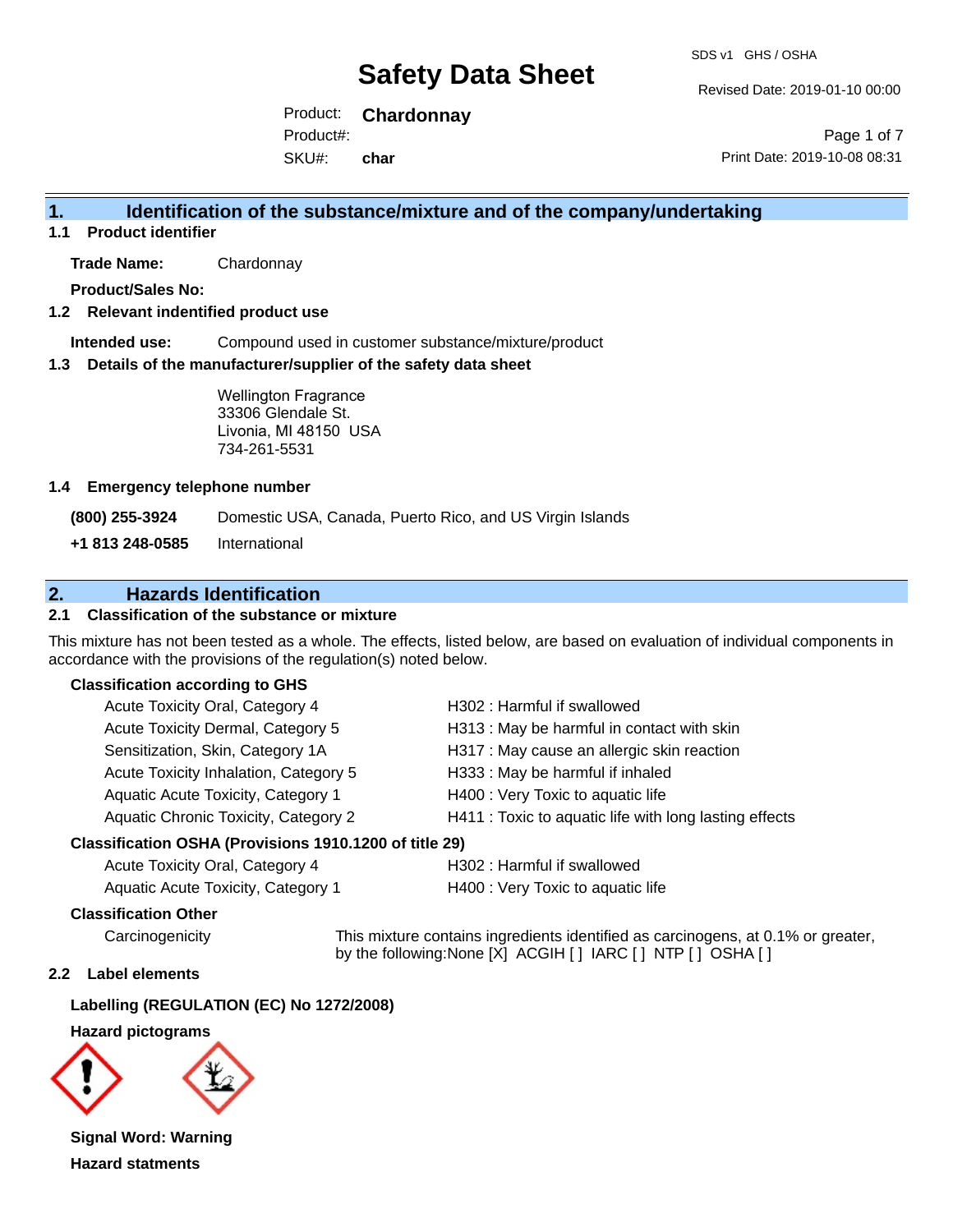SDS v1 GHS / OSHA

Revised Date: 2019-01-10 00:00

Print Date: 2019-10-08 08:31

Page 2 of 7

| Product: Chardonnay |
|---------------------|
|                     |
| char                |
|                     |

| H302                            | Harmful if swallowed                                                                     |
|---------------------------------|------------------------------------------------------------------------------------------|
| H313                            | May be harmful in contact with skin                                                      |
| H317                            | May cause an allergic skin reaction                                                      |
| H333                            | May be harmful if inhaled                                                                |
| H400                            | Very Toxic to aquatic life                                                               |
| H411                            | Toxic to aquatic life with long lasting effects                                          |
| <b>Precautionary Statements</b> |                                                                                          |
| <b>Prevention:</b>              |                                                                                          |
| P <sub>264</sub>                | Wash hands thoroughly after handling                                                     |
| P270                            | Do not eat, drink or smoke when using this product                                       |
| P272                            | Contaminated work clothing should not be allowed out of the workplace                    |
| P273                            | Avoid release to the environment                                                         |
| <b>Response:</b>                |                                                                                          |
| $P301 + P312 + P330$            | IF SWALLOWED: Call a POISON CENTER or doctor/physician if you feel unwell Rinse<br>mouth |
| $P302 + P352$                   | IF ON SKIN: Wash with soap and water                                                     |
| $P304 + P312$                   | IF INHALED: Call a POISON CENTER or doctor/physician if you feel unwell                  |
| $P333 + P313$                   | If skin irritation or a rash occurs: Get medical advice/attention                        |
| P363                            | Wash contaminated clothing before reuse                                                  |
| P391                            | <b>Collect Spillage</b>                                                                  |
|                                 |                                                                                          |

### **2.3 Other Hazards**

**no data available**

# **3. Composition/Information on Ingredients**

### **3.1 Mixtures**

This product is a complex mixture of ingredients, which contains among others the following substance(s), presenting a health or environmental hazard within the meaning of the UN Globally Harmonized System of Classification and Labeling of Chemicals (GHS):

| CAS#<br>Ingredient                                                  | EC#                              | Conc.<br>Range | <b>GHS Classification</b>           |  |  |
|---------------------------------------------------------------------|----------------------------------|----------------|-------------------------------------|--|--|
| 120-51-4                                                            | 204-402-9                        | $> 80 \%$      | H302; H313; H400; H411              |  |  |
| <b>Benzyl Benzoate</b>                                              |                                  |                |                                     |  |  |
| 106-32-1                                                            | 203-385-5                        | $2 - 5 \%$     | H <sub>227</sub> ; H <sub>316</sub> |  |  |
| Ethyl octanoate                                                     |                                  |                |                                     |  |  |
| 123-66-0                                                            | $204 - 640 - 3$                  | $1 - 2%$       | H226; H315; H401                    |  |  |
|                                                                     | <b>Ethy Caproate</b>             |                |                                     |  |  |
| 110-38-3                                                            | 203-761-9                        | $1 - 2 \%$     | H316                                |  |  |
|                                                                     | Ethyl decanoate                  |                |                                     |  |  |
| 23696-85-7                                                          | $245 - 833 - 2$ 0.1 - 1.0 %      |                | H313; H315; H317; H401; H411        |  |  |
| 1-(2,6,6-Trimethylcyclohexa-1,3-dienyl)-2-buten-1-one (Damascenone) |                                  |                |                                     |  |  |
| 16409-43-1                                                          | $240 - 457 - 5$ 0.1 - 1.0 %      |                | H227; H303; H315; H319; H361; H402  |  |  |
|                                                                     | IsoButenyl Methyltetrahydropyran |                |                                     |  |  |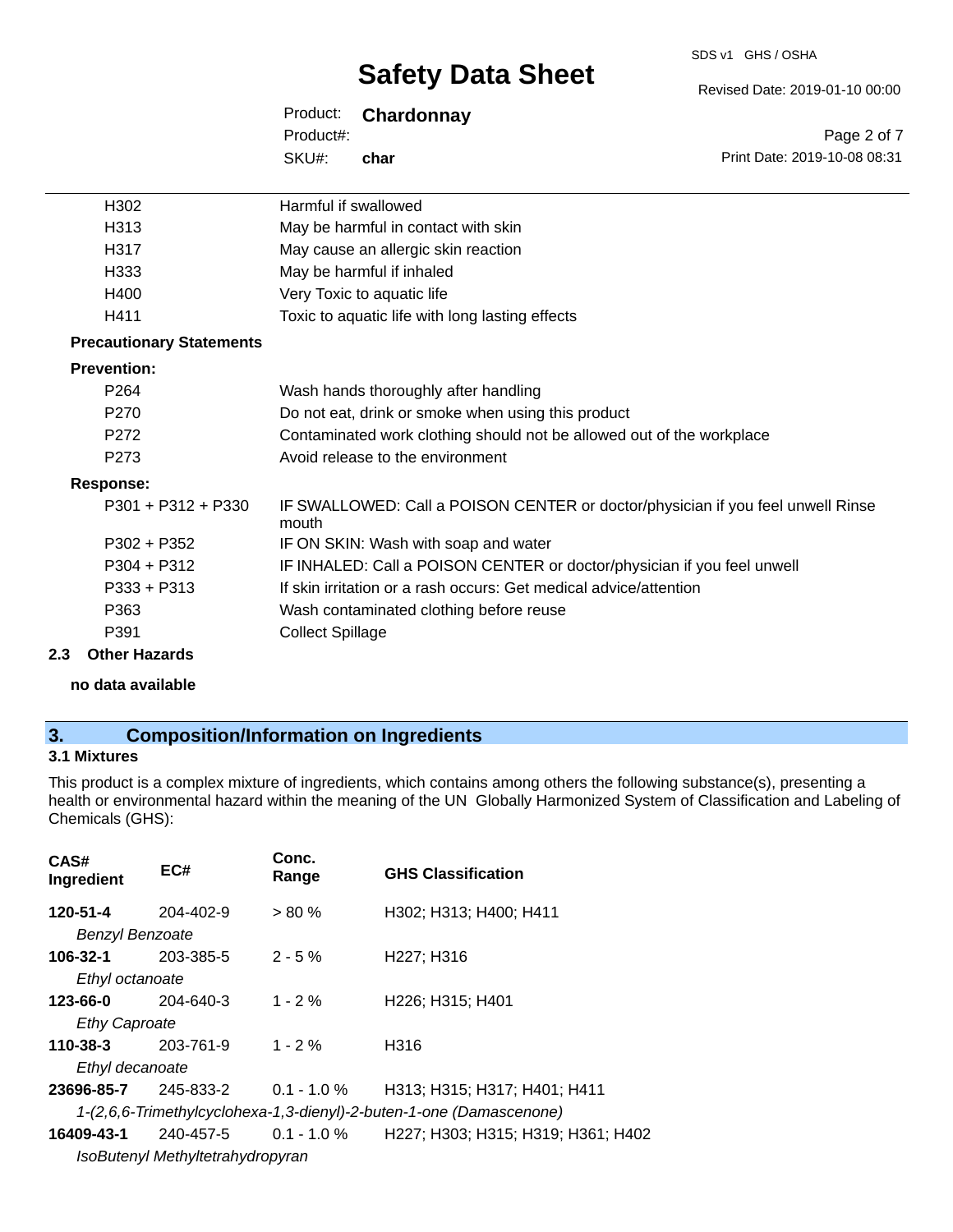SDS v1 GHS / OSHA

Revised Date: 2019-01-10 00:00

Page 3 of 7 Print Date: 2019-10-08 08:31 Product: **Chardonnay** SKU#: Product#: **char Conc. Range GHS Classification CAS# Ingredient EC#** 201-289-8 *Butylphenyl Methylpropional* 0.1 - 1.0 % H227; H302; H315; H317; H361; H401; H412 **80-54-6** See Section 16 for full text of GHS classification codes See Section 16 for full text of GHS classification codes which where not shown in section 2 Total Hydrocarbon Content  $(\% w/w) = 0.00$ **4. First Aid Measures 4.1 Description of first aid measures Inhalation:** Remove from exposure site to fresh air and keep at rest. Obtain medical advice. **Eye Exposure:** Flush immediately with water for at least 15 minutes. Contact physician if symptoms persist. **Skin Exposure: Remove contaminated clothes. Wash thoroughly with water (and soap).** Remove contaminated clothes. Wash thoroughly with water (and soap). Contact physician if symptoms persist. **Ingestion: Rinse mouth with water and obtain medical advice. Rinse mouth with water and obtain medical advice. 4.2 Most important symptoms and effects, both acute and delayed Symptoms:** no data available **Risks:** Risks: Refer to Section 2.2 "Hazard Statements" **4.3 Indication of any immediate medical attention and special treatment needed Treatment:** Treatment: Treatment: Refer to Section 2.2 "Response" **5. Fire-Fighting measures 5.1 Extinguishing media Suitable:** Carbon dioxide (CO2), Dry chemical, Foam **Unsuitable** Do not use a direct water jet on burning material **5.2 Special hazards arising from the substance or mixture During fire fighting:** Water may be ineffective **5.3 Advice for firefighters Further information:** Standard procedure for chemical fires

# **6. Accidental Release Measures**

**6.1 Personal precautions, protective equipment and emergency procedures**

Avoid inhalation and contact with skin and eyes. A self-contained breathing apparatus is recommended in case of a major spill.

### **6.2 Environmental precautions**

Keep away from drains, soil, and surface and groundwater.

### **6.3 Methods and materials for containment and cleaning up**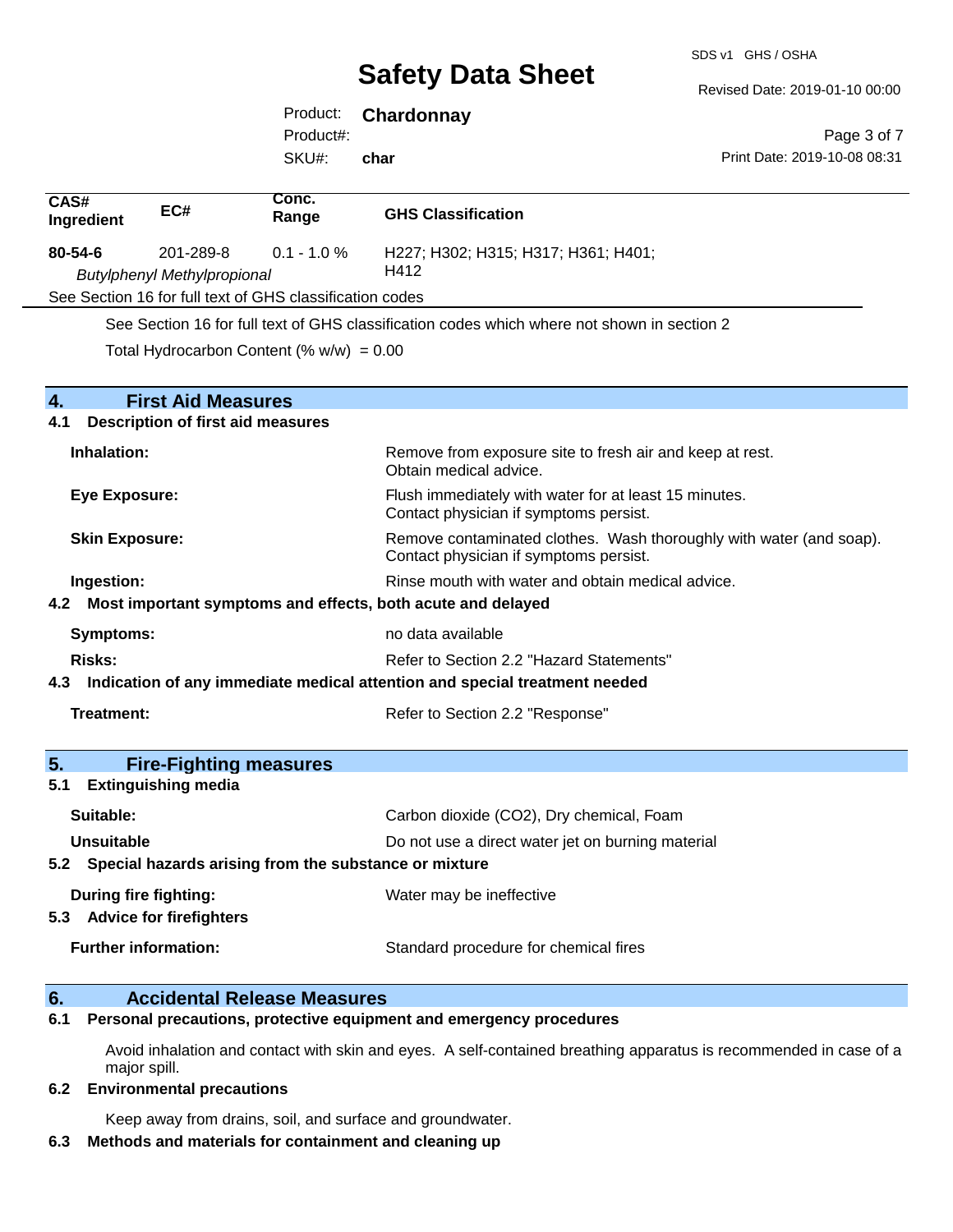### Revised Date: 2019-01-10 00:00

## Product: **Chardonnay**

SKU#: Product#: **char**

Page 4 of 7 Print Date: 2019-10-08 08:31

Clean up spillage promptly. Remove ignition sources. Provide adequate ventilation. Avoid excessive inhalation of vapors. Gross spillages should be contained by use of sand or inert powder and disposed of according to the local regulations.

### **6.4 Reference to other sections**

Not Applicable

# **7.** Handling and Storage<br> **7.1** Precautions for safe handling

### **Precautions for safe handling**

Apply according to good manufacturing and industrial hygiene practices with proper ventilation. Do not drink, eat or smoke while handling. Respect good personal hygiene.

### **7.2 Conditions for safe storage, including any incompatibilities**

Store in a cool, dry and ventilated area away from heat sources and protected from light in tightly closed original container. Avoid uncoated metal container. Keep air contact to a minimum.

### **7.3 Specific end uses**

No information available

### **8. Exposure Controls/Personal Protection**

### **8.1 Control parameters**

| <b>Exposure Limits:</b><br>Contains no substances with occupational exposure limit values.                                                                  |                                                                |  |  |  |  |
|-------------------------------------------------------------------------------------------------------------------------------------------------------------|----------------------------------------------------------------|--|--|--|--|
| <b>Engineering Controls:</b>                                                                                                                                | Use local exhaust as needed.                                   |  |  |  |  |
|                                                                                                                                                             | 8.2 Exposure controls - Personal protective equipment          |  |  |  |  |
| Tightly sealed goggles, face shield, or safety glasses with brow guards and side shields, etc.<br>Eye protection:<br>as may be appropriate for the exposure |                                                                |  |  |  |  |
| Avoid excessive inhalation of concentrated vapors. Apply local ventilation where appropriate.<br><b>Respiratory protection:</b>                             |                                                                |  |  |  |  |
| <b>Skin protection:</b>                                                                                                                                     | Avoid Skin contact. Use chemically resistant gloves as needed. |  |  |  |  |

### **9. Physical and Chemical Properties**

## **9.1 Information on basic physical and chemical properties**

| Appearance:                  | Liquid                             |
|------------------------------|------------------------------------|
| Odor:                        | <b>Conforms to Standard</b>        |
| Color:                       | Colorless to Nearly Colorless (G0) |
| <b>Viscosity:</b>            | Liquid                             |
| <b>Freezing Point:</b>       | Not determined                     |
| <b>Boiling Point:</b>        | Not determined                     |
| <b>Melting Point:</b>        | Not determined                     |
| <b>Flashpoint (CCCFP):</b>   | >200 F (93.33 C)                   |
| <b>Auto flammability:</b>    | Not determined                     |
| <b>Explosive Properties:</b> | None Expected                      |
| <b>Oxidizing properties:</b> | None Expected                      |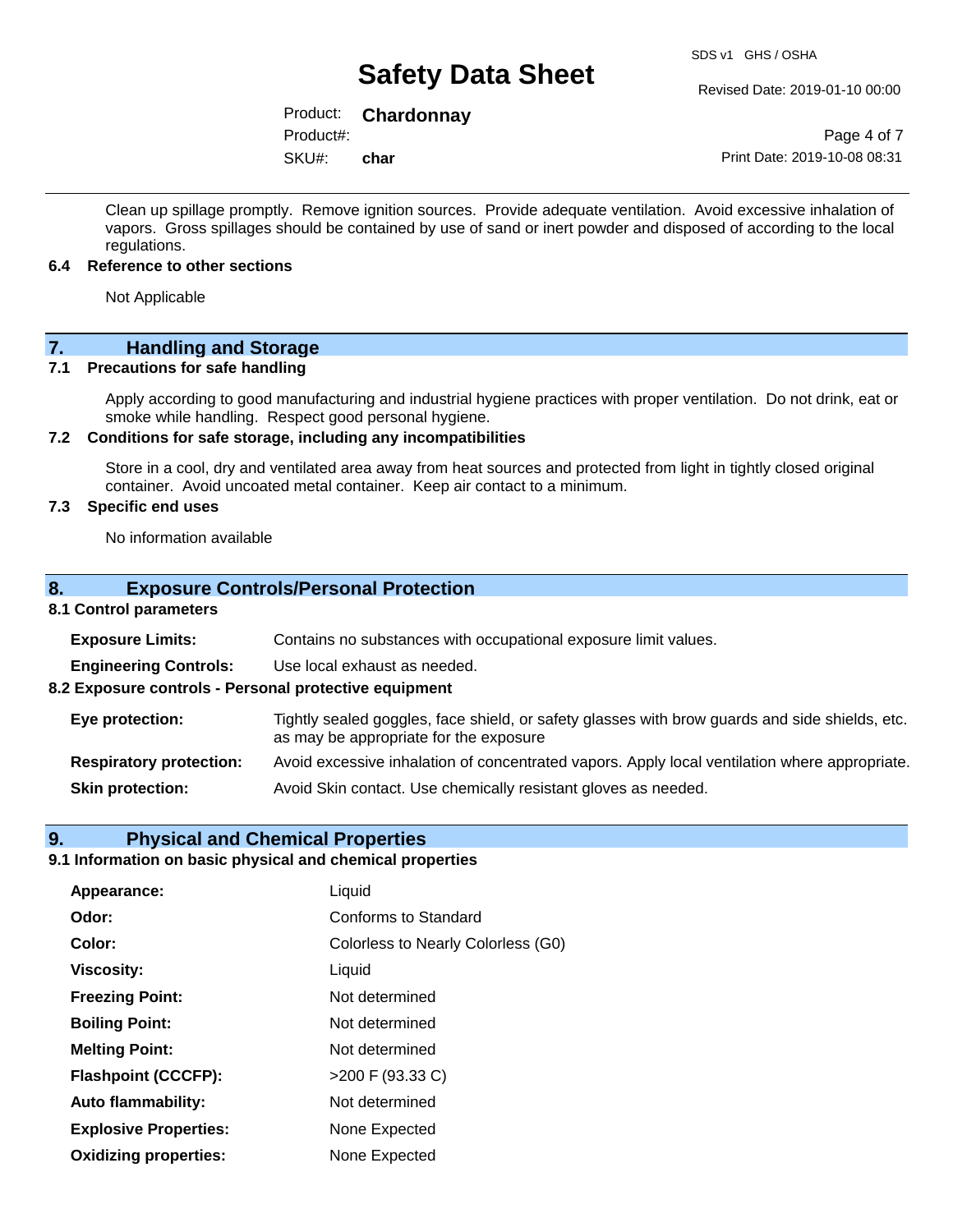Revised Date: 2019-01-10 00:00

|           | Product: <b>Chardonnay</b> |       |
|-----------|----------------------------|-------|
| Product#: |                            |       |
| SKU#:     | char                       | Print |
|           |                            |       |

Page 5 of 7 Date: 2019-10-08 08:31

| Vapor Pressure (mmHg@20 C): | 0.0881 |
|-----------------------------|--------|
| %VOC:                       | 0.09   |
| Specific Gravity @ 25 C:    | 1.0900 |
| Density $@25C$ :            | 1.0870 |
| Refractive Index @ 20 C:    | 1.5510 |
| Soluble in:                 | Oil    |

## **10. Stability and Reactivity**

| 10.1 Reactivity                         | None                                               |
|-----------------------------------------|----------------------------------------------------|
| <b>10.2 Chemical stability</b>          | Stable                                             |
| 10.3 Possibility of hazardous reactions | None known                                         |
| 10.4 Conditions to avoid                | None known                                         |
| 10.5 Incompatible materials             | Strong oxidizing agents, strong acids, and alkalis |
| 10.6 Hazardous decomposition products   | None known                                         |

## **11. Toxicological Information**

### **11.1 Toxicological Effects**

Acute Toxicity Estimates (ATEs) based on the individual Ingredient Toxicity Data utilizing the "Additivity Formula"

| Acute toxicity - Oral - (Rat) mg/kg                | (LD50: 1620.0487) Harmful if swallowed                   |
|----------------------------------------------------|----------------------------------------------------------|
| Acute toxicity - Dermal - (Rabbit) mg/kg           | (LD50: 4007.8313) May be harmful in contact with skin    |
| Acute toxicity - Inhalation - (Rat) mg/L/4hr       | (LD50: 260.6397) May be harmful if inhaled               |
| <b>Skin corrosion / irritation</b>                 | May be harmful if inhaled                                |
| Serious eye damage / irritation                    | Not classified - the classification criteria are not met |
| <b>Respiratory sensitization</b>                   | Not classified - the classification criteria are not met |
| <b>Skin sensitization</b>                          | May cause an allergic skin reaction                      |
| <b>Germ cell mutagenicity</b>                      | Not classified - the classification criteria are not met |
| Carcinogenicity                                    | Not classified - the classification criteria are not met |
| <b>Reproductive toxicity</b>                       | Not classified - the classification criteria are not met |
| Specific target organ toxicity - single exposure   | Not classified - the classification criteria are not met |
| Specific target organ toxicity - repeated exposure | Not classified - the classification criteria are not met |
| <b>Aspiration hazard</b>                           | Not classified - the classification criteria are not met |

## **12. Ecological Information**

**12.1 Toxicity**

**Acute acquatic toxicity Very Toxic to aquatic life Toxicity Data on soil no data available no data available** 

**Chronic acquatic toxicity Toxic to aquatic life with long lasting effects**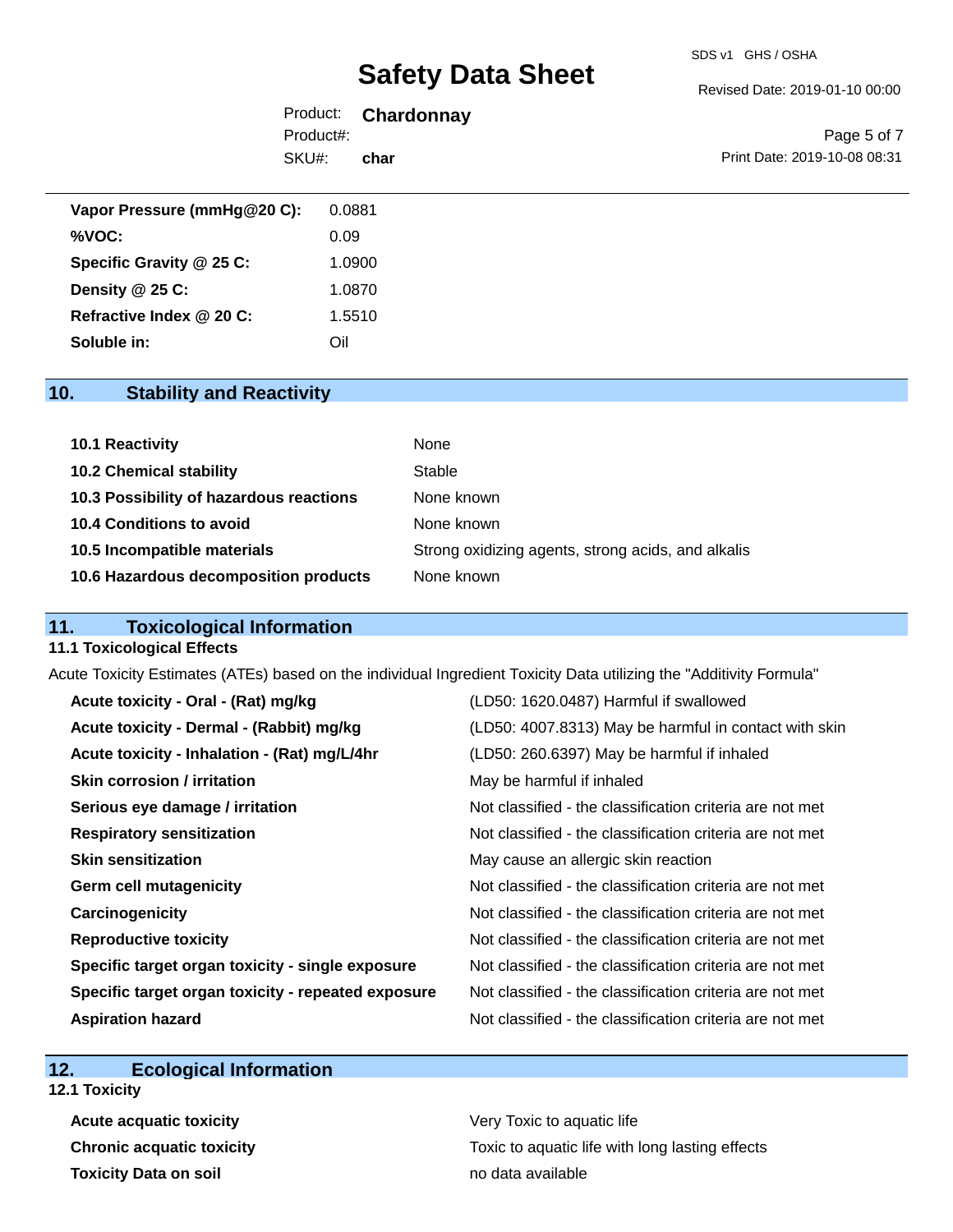SDS v1 GHS / OSHA

Revised Date: 2019-01-10 00:00

|           | Product: <b>Chardonnay</b> |                              |
|-----------|----------------------------|------------------------------|
| Product#: |                            | Page 6 of 7                  |
| SKU#:     | char                       | Print Date: 2019-10-08 08:31 |
|           |                            |                              |

| <b>Toxicity on other organisms</b> | no data available |  |
|------------------------------------|-------------------|--|
| 12.2 Persistence and degradability | no data available |  |
| 12.3 Bioaccumulative potential     | no data available |  |
| 12.4 Mobility in soil              | no data available |  |
| 12.5 Other adverse effects         | no data available |  |
|                                    |                   |  |

### **13. Disposal Conditions**

### **13.1 Waste treatment methods**

Do not allow product to reach sewage systems. Dispose of in accordance with all local and national regulations. Send to a licensed waste management company.The product should not be allowed to enter drains, water courses or the soil. Do not contaminate ponds, waterways or ditches with chemical or used container.

# **14. Transport Information**

| <b>Marine Pollutant</b>                                       | Yes. Ingredient of greatest environmental impact:<br>120-51-4 : (> 80 %) : Benzyl Benzoate |                                     |                                       |                                                              |               |
|---------------------------------------------------------------|--------------------------------------------------------------------------------------------|-------------------------------------|---------------------------------------|--------------------------------------------------------------|---------------|
|                                                               |                                                                                            | <b>Class</b>                        |                                       | <b>Sub Risk</b>                                              | UN-nr.        |
| Regulator                                                     |                                                                                            |                                     | <b>Pack Group</b>                     |                                                              |               |
| U.S. DOT (Non-Bulk)                                           |                                                                                            | Not Regulated - Not Dangerous Goods |                                       |                                                              |               |
| Chemicals NOI                                                 |                                                                                            |                                     |                                       |                                                              |               |
| <b>ADR/RID (International Road/Rail)</b>                      |                                                                                            |                                     |                                       |                                                              |               |
| <b>Environmentally Hazardous</b><br>Substance, Liquid, n.o.s. |                                                                                            | 9                                   | III                                   |                                                              | <b>UN3082</b> |
| <b>IATA (Air Cargo)</b>                                       |                                                                                            |                                     |                                       |                                                              |               |
| <b>Environmentally Hazardous</b><br>Substance, Liquid, n.o.s. |                                                                                            | 9                                   | III                                   |                                                              | <b>UN3082</b> |
| <b>IMDG (Sea)</b>                                             |                                                                                            |                                     |                                       |                                                              |               |
| <b>Environmentally Hazardous</b>                              |                                                                                            | 9                                   | Ш                                     |                                                              | <b>UN3082</b> |
| Substance, Liquid, n.o.s.                                     |                                                                                            |                                     |                                       |                                                              |               |
|                                                               |                                                                                            |                                     |                                       |                                                              |               |
| 15.<br><b>Regulatory Information</b>                          |                                                                                            |                                     |                                       |                                                              |               |
| <b>U.S. Federal Regulations</b>                               |                                                                                            |                                     |                                       |                                                              |               |
| <b>TSCA (Toxic Substance Control Act)</b>                     |                                                                                            |                                     |                                       | All components of the substance/mixture are listed or exempt |               |
| 40 CFR(EPCRA, SARA, CERCLA and CAA)                           |                                                                                            |                                     |                                       | This product contains NO components of concern.              |               |
| <b>U.S. State Regulations</b>                                 |                                                                                            |                                     |                                       |                                                              |               |
| <b>California Proposition 65 Warning</b>                      |                                                                                            | No Warning required                 |                                       |                                                              |               |
| <b>Canadian Regulations</b>                                   |                                                                                            |                                     |                                       |                                                              |               |
| <b>DSL</b>                                                    |                                                                                            |                                     | components are NOT on the List:       | 99.87% of the components are listed or exempt. The following |               |
| 94201-73-7<br>303-662-1                                       | $0.1 - 1.0 \%$                                                                             |                                     | Tetrahydro-4-methyl-2-phenyl-2H-pyran |                                                              |               |